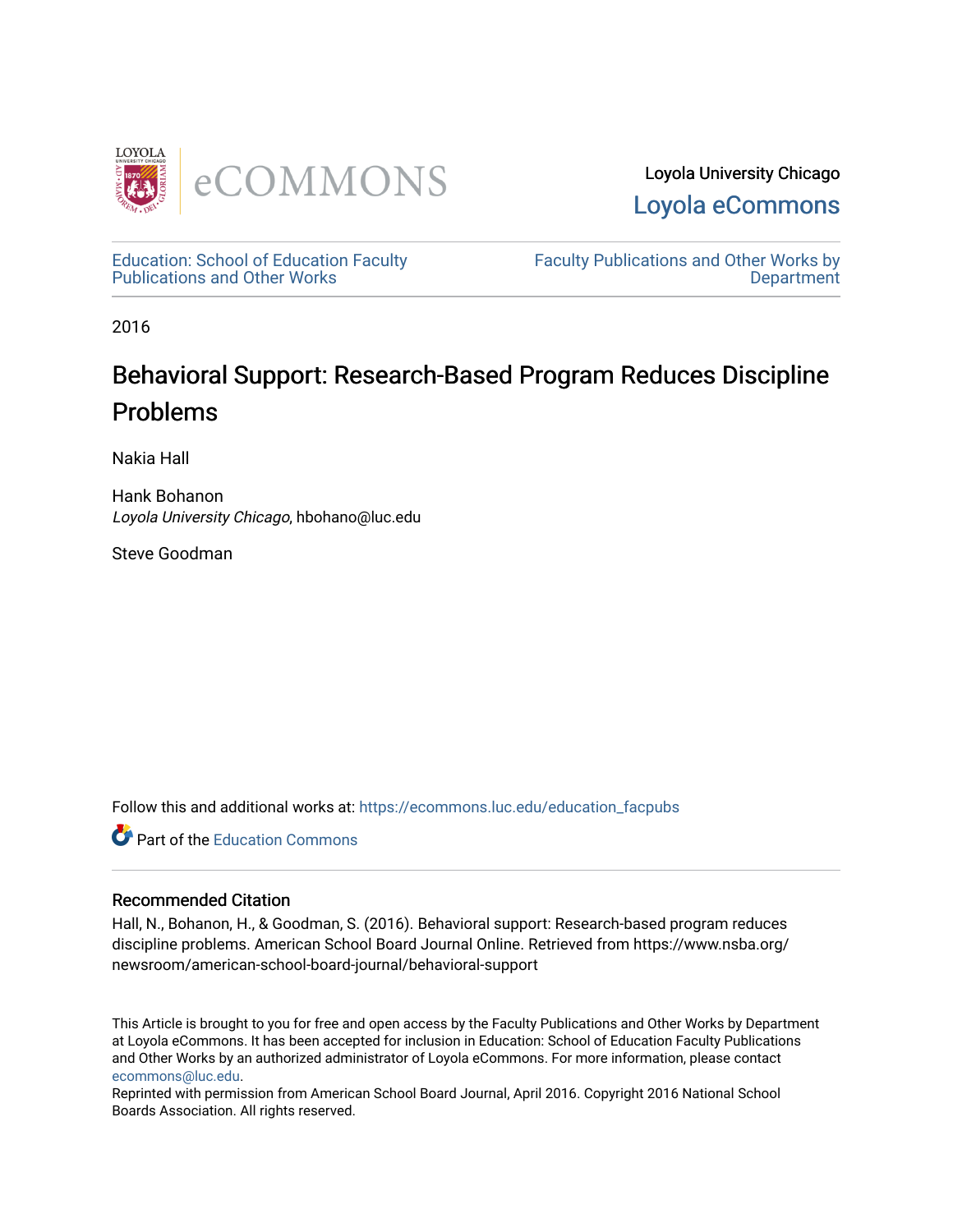# Behavioral Support

Research-based program reduces discipline problems

Nakia Hall, with Hank Bohanon and Steve Goodman

I was in my district office one day speaking to our board secretary and I expressed a desire to learn the history of our district. She shared the school record keeping ledgers that had been kept over the years. Upon examining the ledgers, I discovered how the board authorized the purchases of such things as coal for heating the "schoolhouse," their first telephone, and the hiring of five employees who did multiple jobs.

Fast forward 150 years. With nearly 5,000 students, and 10 schools, we are hardly a district of students meeting in the one little schoolhouse. Education currently is a world or two or three away from the issues that were being faced back then. A lot changes in over two centuries, let alone two years in the world of education.

Today's school districts focus on standardized testing, budgets, and school discipline. School board members currently face challenges that require us to be informed, involved, and passionate about what is effective in the education of our children. We must make educated decisions on the board level that end in the implementation of what is best for our students.

We have all learned the balcony and dance floor concept, which implies that school board members are onlookers from the balcony, while administrators, teachers, and students do the two-step on the dance floor. We are told to observe from a distance and to refrain from micromanaging, as our role is to create policy, support our district, and hire the superintendent while holding him or her accountable. However, does this mean that we do not voice our support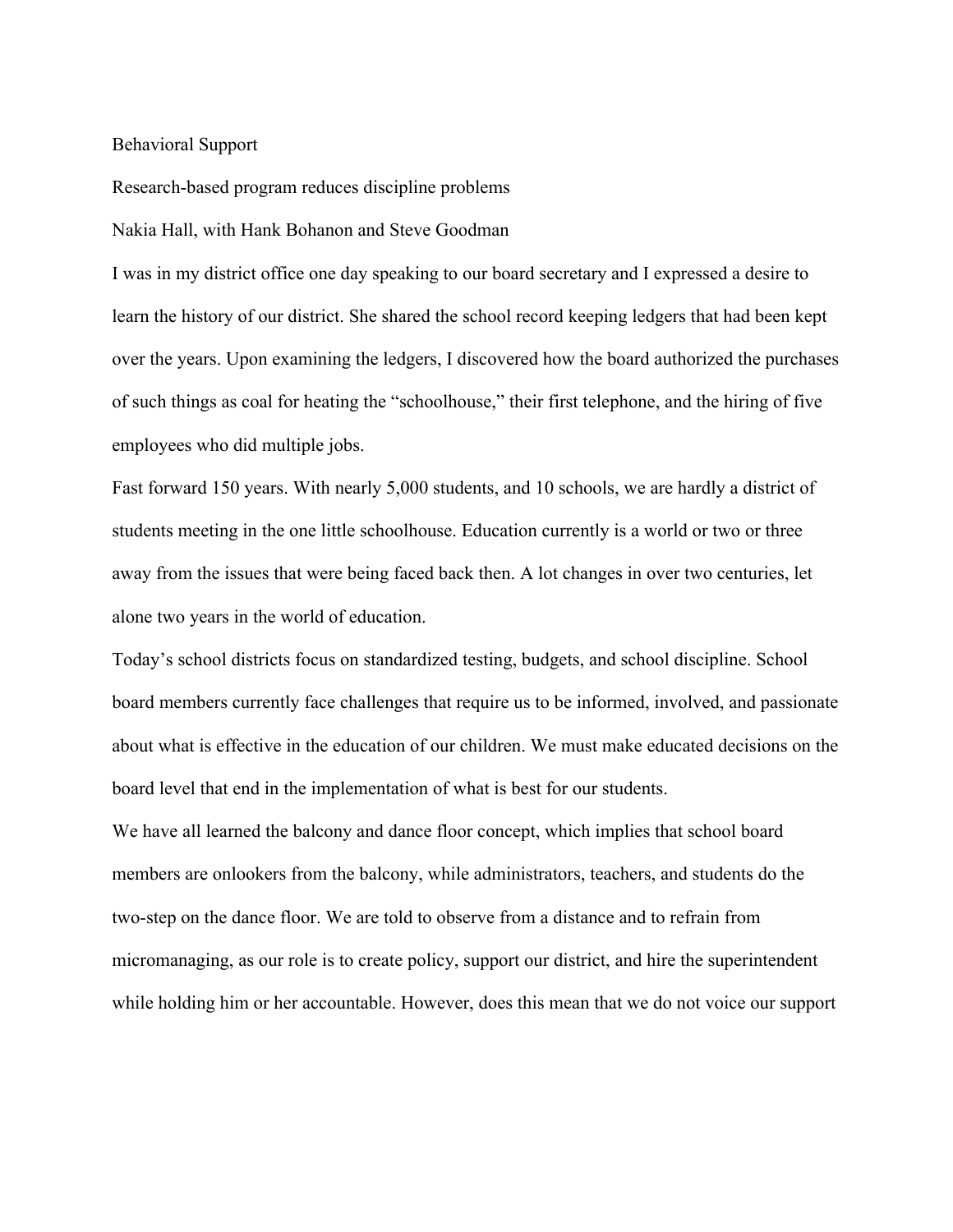for those things that are beneficial to our students?

### **Why districts need PBIS**

In 2013, I was approached by my district's coordinator about a program called Positive Behavioral Interventions and Supports (PBIS). It provides a multi-tiered behavioral framework to improve pro-social interaction with promising effects on academic outcomes. I was invited to a PBIS conference as one of the family and community attendees. I had heard of PBIS, as our district had implemented the intervention and was gradually implementing the program in all of our buildings. I accepted the invitation because I wanted to know more about this program that was being embraced by our superintendent.

My attendance at this conference changed how I viewed student discipline and our discipline policies. Traditionally, districts have implemented student discipline policies that are punitive in nature. However, PBIS offered more than an alternative to typical student discipline. Instead, it's a proactive approach to prevent the likelihood of problem behavior occurring, while also incorporating interventions for students who engage in problem behavior -- all within a systems framework. I realized that though some students had issues with certain behaviors, they needed interventions that were more transforming and restorative than punitive and unforgiving. I took this information back to my board members and expressed the need for us to support initiatives and policies that afforded our students the chance to succeed not only academically, but also behaviorally and emotionally. PBIS gives our students the opportunity to learn appropriate behavior through a system of accumulation, in contrast to one of depreciation. Our school first identified a few key behavior expectations for our students. Students were taught these behavior expectations, in the same manner as teaching math or vocabulary lessons. Our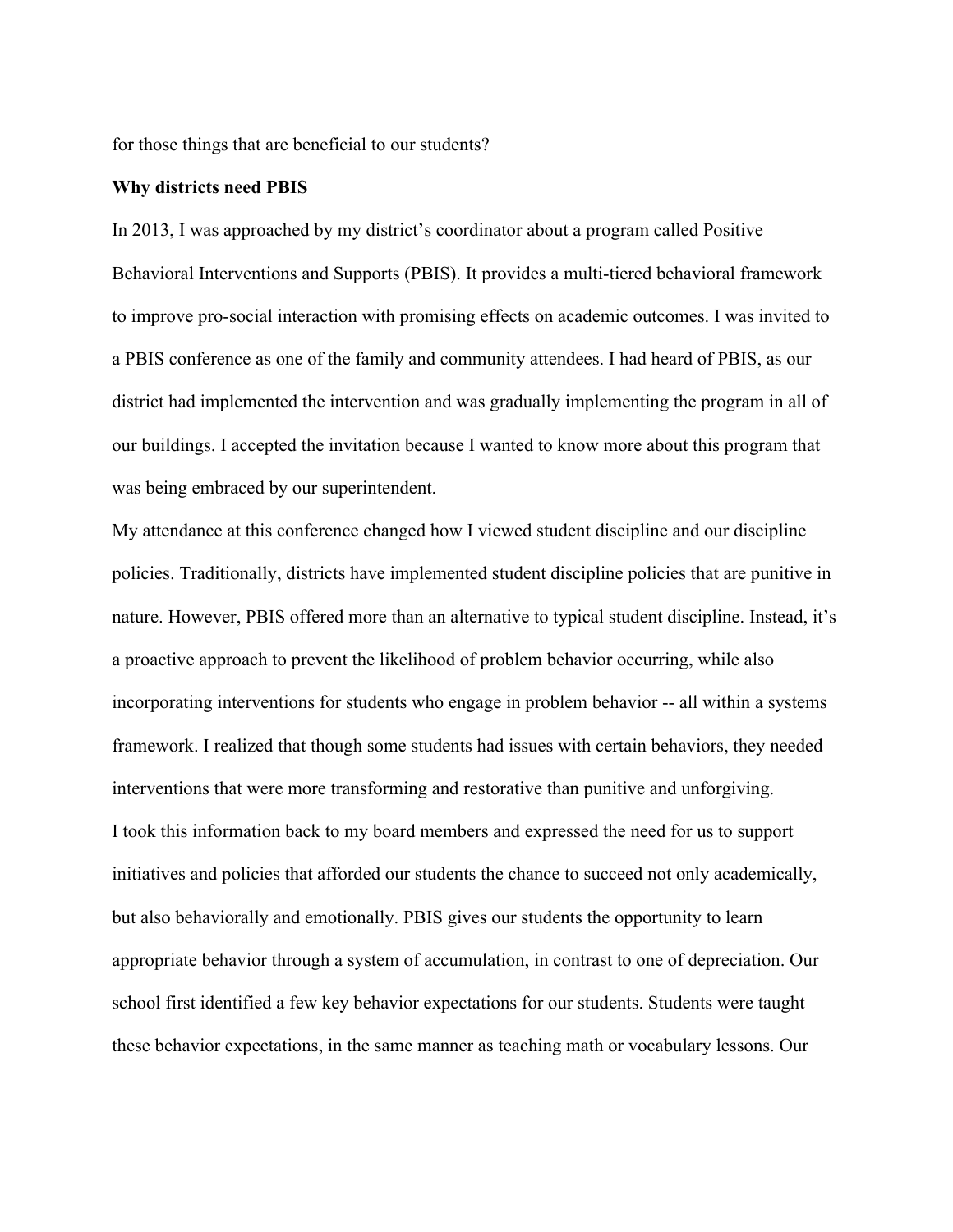schools choose to reward students for good behavior (engaging in the behavior expectations), versus heavily disciplining students for inappropriate or unacceptable behaviors. Since implementing PBIS, our schools have seen a reduction in discipline infractions including occurrences of disrespect and fighting -- two types of incidents that have a history of frequent occurrence in our district. Our students earn school "bucks" for positive behavior, which can be used to purchase items from the PBIS school store. Teachers send positive notes home and maintain communications of expectations with parents.

We know that there are many pressures faced by school board members and superintendents today in the development of safe and effective schools that produce meaningful academic outcomes for all students. The educational setting must provide a school climate that is welcoming and conducive to student learning. All this must take place within limited district resources of staff time and funding.

Fortunately, PBIS has been demonstrated to effectively promote positive school climates to enhance social behavior outcomes while contributing to academic success. Our school board's support of PBIS sent a message to our entire district of its expectation that students will be taught acceptable behavior, and be held accountable for their actions, while receiving the support that they need in order to be successful.

There is growing concern around adequate access to effective instruction, especially since discipline issues lead to lost instructional time for students and staff. According to research by Terry Scott and Susan Barrett, each instance of a discipline referral costs teachers 20 instructional minutes and 45 minutes for administrators. States have documented the loss of one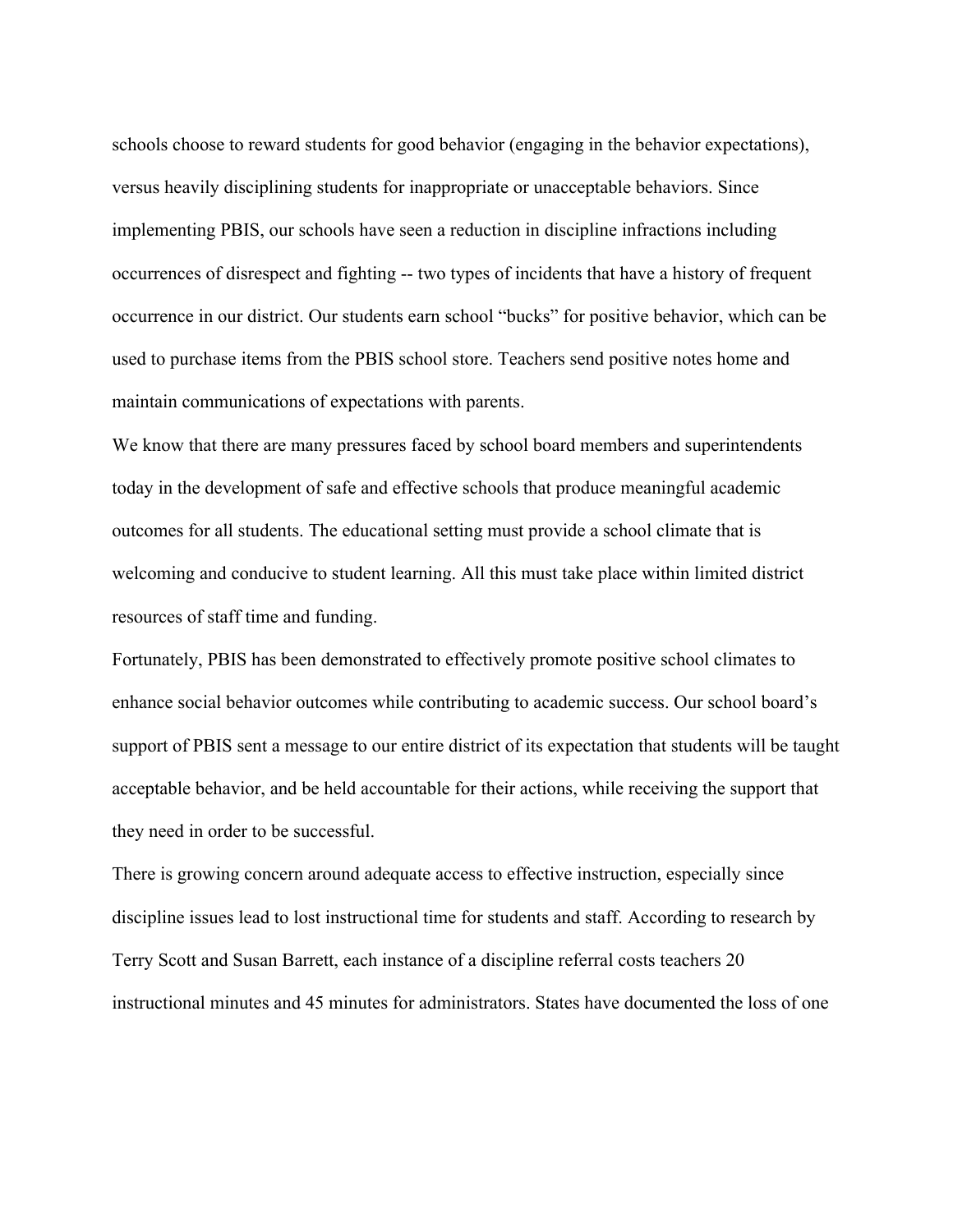million instructional days due to discipline problems per year, according to Voices of Youth in Chicago Education.

# **Laws impacting discipline of students**

Illinois recently signed into legislation a bill that addresses preventative discipline practices as they relate to the school-to-prison pipeline. Illinois Senate Bill 100 focuses on addressing punitive schoolwide discipline plans. The bill endorses the creation of safe and orderly environments for all students. Under this law, students can only be expelled after all "appropriate and available" resources have been exhausted. In other words, suspension and expulsion must be the last resort. It also limits long-term out-of-school suspensions, expulsions, and alternative placements. Furthermore, it encourages schools to adopt alternatives to suspension.

There may be long-term consequences for districts whose schools do not address issues of underachievement, as well. Along with the bill previously described concerning Illinois, another provision in existence provides the State Board of Education the ability to change the local leadership of districts that have been underperforming in key areas.

Public Act 098-1155 amends the Illinois School Code to hold school boards and school districts who have schools with severely underachieving students accountable. This accountability could result in districts being mandated to undergo an accreditation process from an independent body. If districts fail to complete accreditation due to reasons associated with school board governance, the state would have the option to remove the local school board and appoint an independent authority to operate the district.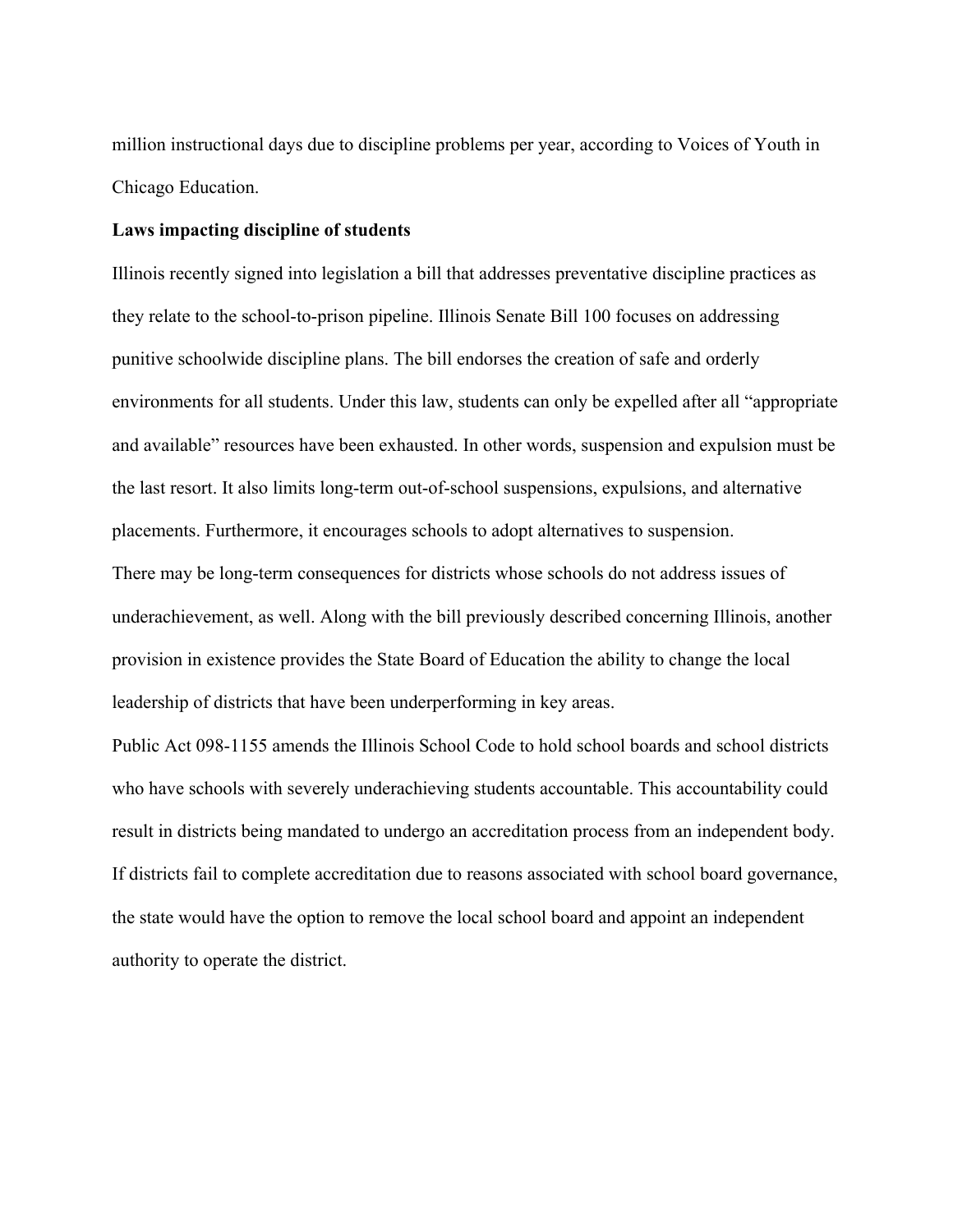Student discipline affects student achievement. PBIS provides educators with enhanced skills to improve social behavior, reducing potential disruptions to teaching, and recovering instructional time.

## **Main features of PBIS**

PBIS is a framework for assisting school personnel in adopting and organizing evidence-based behavioral interventions into an integrated continuum that enhances academic and social behavior outcomes for all students (PBIS.org). This process is being implemented in over 20,000 schools across the U.S.

Catherine Bradshaw and her fellow researchers describe PBIS as a multi-tiered behavioral framework that has demonstrated improved overall school climate and safety. Further, they share that when PBIS is implemented with fidelity, there is an increase in perceived school safety, overall reductions in problem behavior, and reductions in bullying behaviors. Effective implementation of PBIS leads to reductions in office discipline referrals and school suspensions. Not only can PBIS reduce problematic behavior, according to a paper by Susan Barrett and others, there is a correlation between the use of PBIS and improved social skills. A paper by Kent McIntosh and others also described emerging evidence linking PBIS to improved academic outcomes.

PBIS provides a cohesive framework of systems, practices, and data that can improve outcomes for all students. The practices of PBIS are organized around three tiers of support. Tier one supports are provided to all students, and can include the direct teaching of expected dispositional skills. Many of these skills are included in the Common Core State Standards for Literacy - speaking and listening (e.g., presenting ideas effectively). Tier two supports are for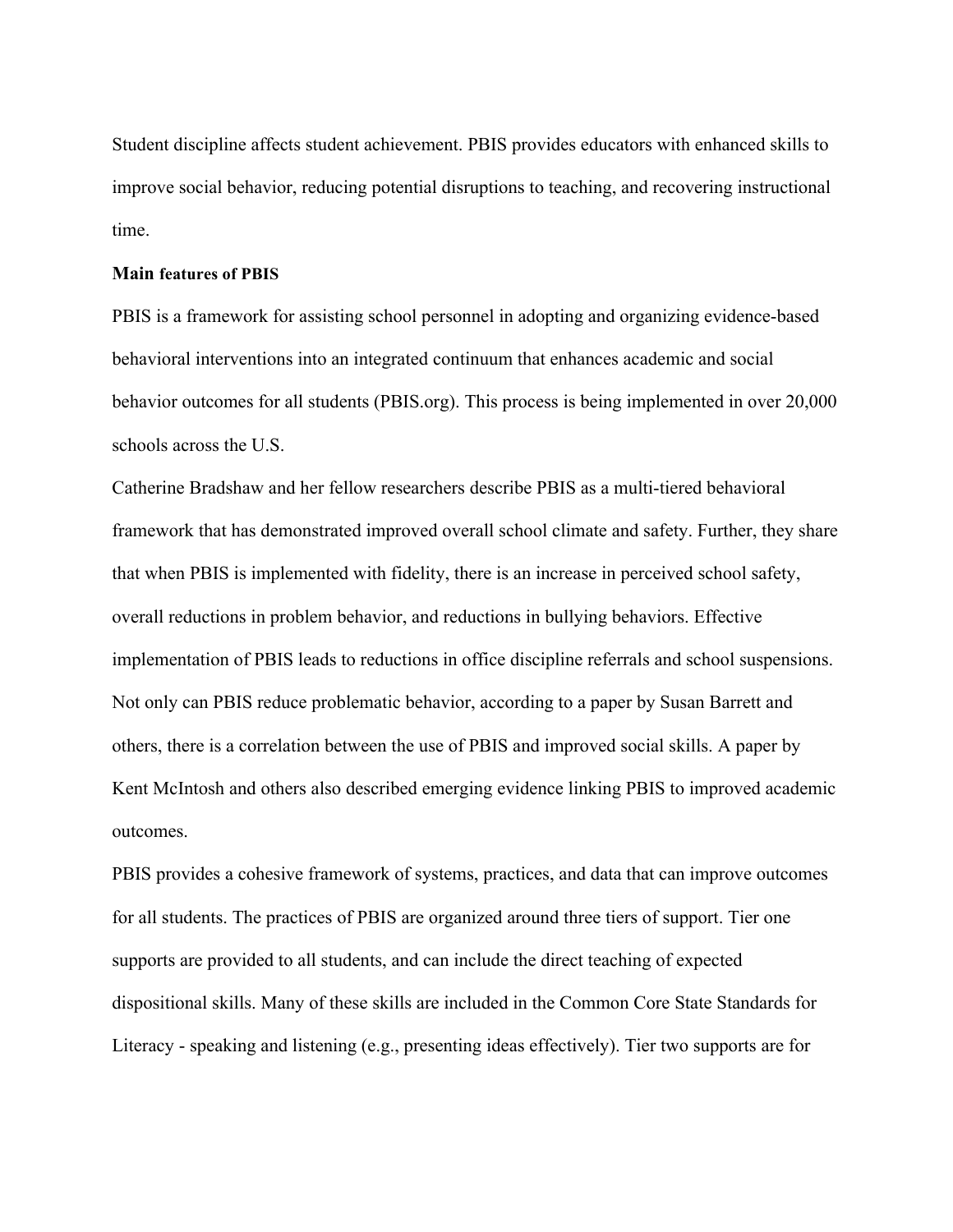groups of students who cannot or will not perform a particular skill. Finally, tier three supports are for students with the most intense academic or behavioral needs.

According to a paper by George Sugai and others, these supports rely on information about the reasons for the students' behavior (e.g., to avoid frustration; to gain attention). Rob Horner, a leader in PBIS, suggests that through the implementation of the program, schools work to develop a culture of competence. This culture shares common language, expectations, experiences, and values. When positive behavior support is implemented well, we see a reduction in problem behavior, resulting in more time for instruction. Students, their families, and educators feel more positive and connected when positive behavior support is implemented within the schools.

Implementation takes effort and resources to do it well so it should be done within a systems approach. This work is embedded within the school improvement process and becomes a component of the overall school or district plan. Additionally, PBIS is led by a team of administrators, educational leaders, and those who provide direct educational programming to students. This team monitors implementation to manage opportunities, barriers, and risks. PBIS focuses on evidence-based practices that have demonstrated effectiveness in real work settings with student populations similar to our schools. Practices involve identifying expectations that are positively stated to explain what students should be doing (rather than what they should not do). Students are then actually taught the subtleties of what these expectations mean in the various settings/contexts of the school environment.

Students are provided feedback on their behavior when they engage in the identified behavior expectations. When students misbehave, they are receive consequences appropriate to the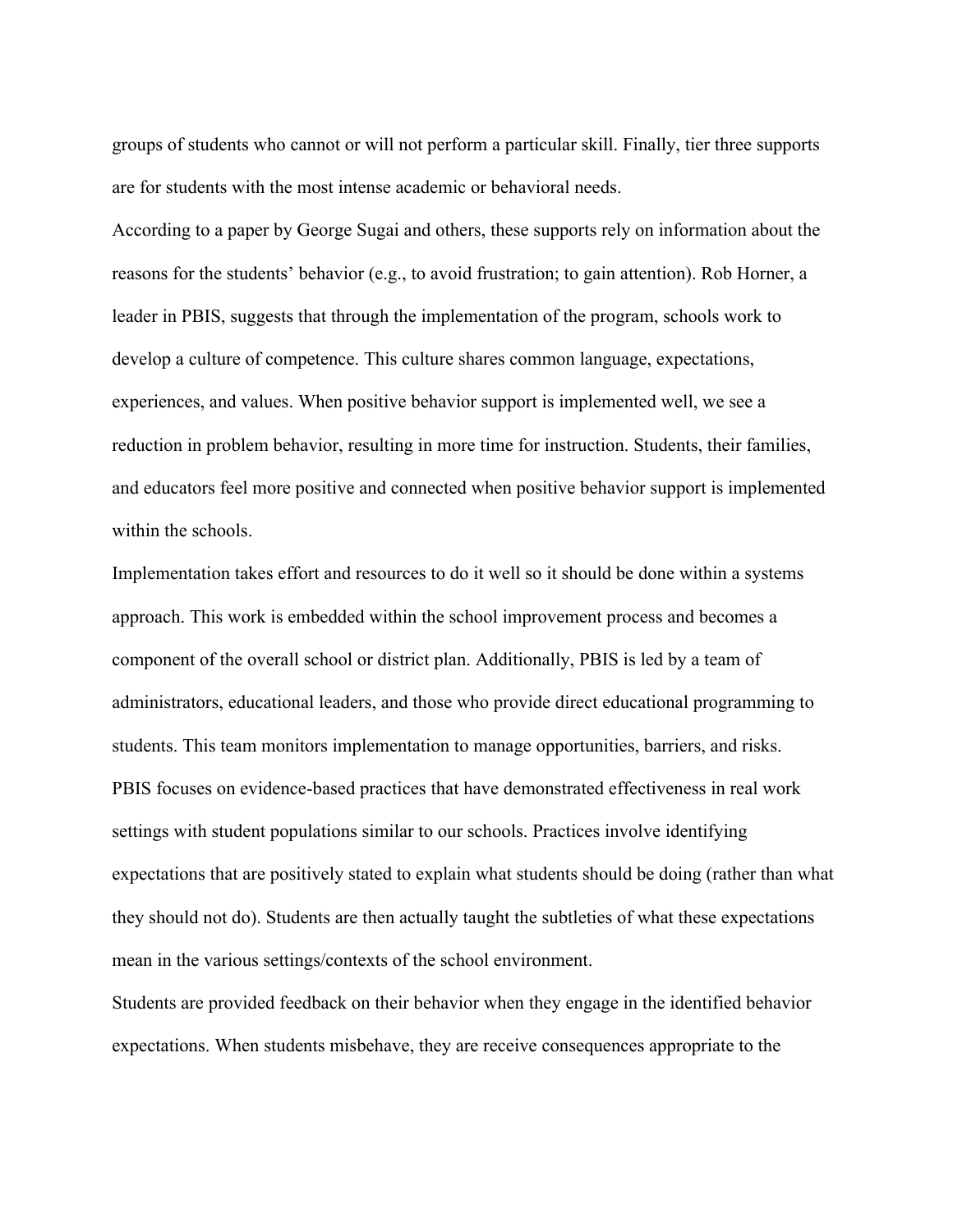misbehavior. All students are provided with the strategies identified above. The intensity of support increases based upon student needs by providing more frequent feedback and behavior support plans directly tailored to the student.

The implementation of PBIS relies on the use of data for decision-making. Educators and implementation teams look at data to describe the needs of students and link intervention to student need. The PBIS process involves collecting and acting on data to improve implementation efforts by making ongoing adjustments to the plan. Data are collected on student outcomes and the fidelity of implementation. The latter ensures that students are exposed to PBIS accurately and consistently.

# **Connections between PBIS and school boards**

School board members have a responsibility in helping to ensure that students do well academically, behaviorally, and emotionally. Behavior and emotional health directly impact academic achievement; the PBIS system helps school districts to address all three of these areas. The school board is in a unique position to support PBIS in a way that will enhance educator implementation efforts. School boards can provide policy alignment, visibility and dissemination, and political support to enhance implementation.

**Policy alignment**. It is important for boards to implement policies, procedures, and practices that ultimately make a positive impact on student outcomes. How often do boards assess school board policy in order to ensure that it is up-to-date and reflective of legislation and best practices? How often do boards monitor student handbooks and school procedures to make certain that they are aligned with board policy?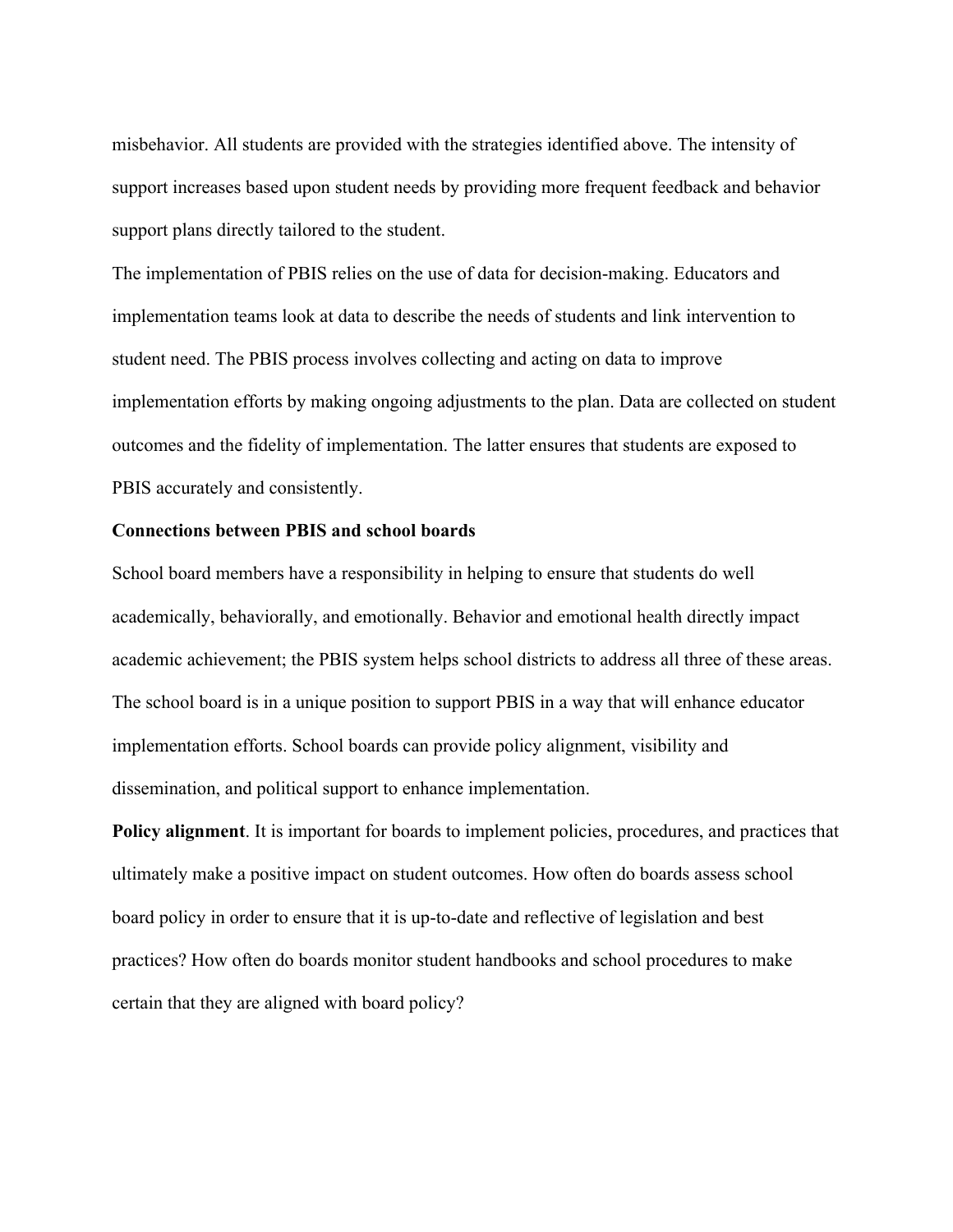Many school boards neglect to complete these tasks. Outdated policies are not beneficial to schools and school districts. Outdated discipline policies have the same effect. With the emergence of changes to school codes regarding student discipline, as well as national initiatives urging schools to rethink student discipline procedures, board policies should reflect applicable changes. They also should be grounded in the vision and mission of the school district's academic and behavioral values.

Schools that implement PBIS make sure that their policies are reflective of this commitment to helping students thrive in a productive and positive school culture. There is a movement to move away from zero-tolerance policies and instead implement progressive discipline. Progressive measures allow administrators and principals to look at discipline on a case-by-case, rather than a one-size-fits-all basis. It is important that practiced actions are parallel to stated ones. School districts should assess school practices and procedures to align them with the positive interventions of PBIS. Having a procedure that goes in the opposite direction can cause confusion amongst staff, students, and parents.

**Visibility and dissemination.** School boards have an opportunity to provide visibility to the district implementation of PBIS through regular discussions at board meeting and communication with the school community. Reviewing implementation efforts such as the number of schools implementing, how well PBIS is implemented, and student outcomes associated with PBIS will help to communicate importance of this work.

**Political support.** When a school board goes on record to indicate support for PBIS within the district, it communicates a level of commitment to address the needs of all students. Providing political support helps to maintain motivation for PBIS implementation.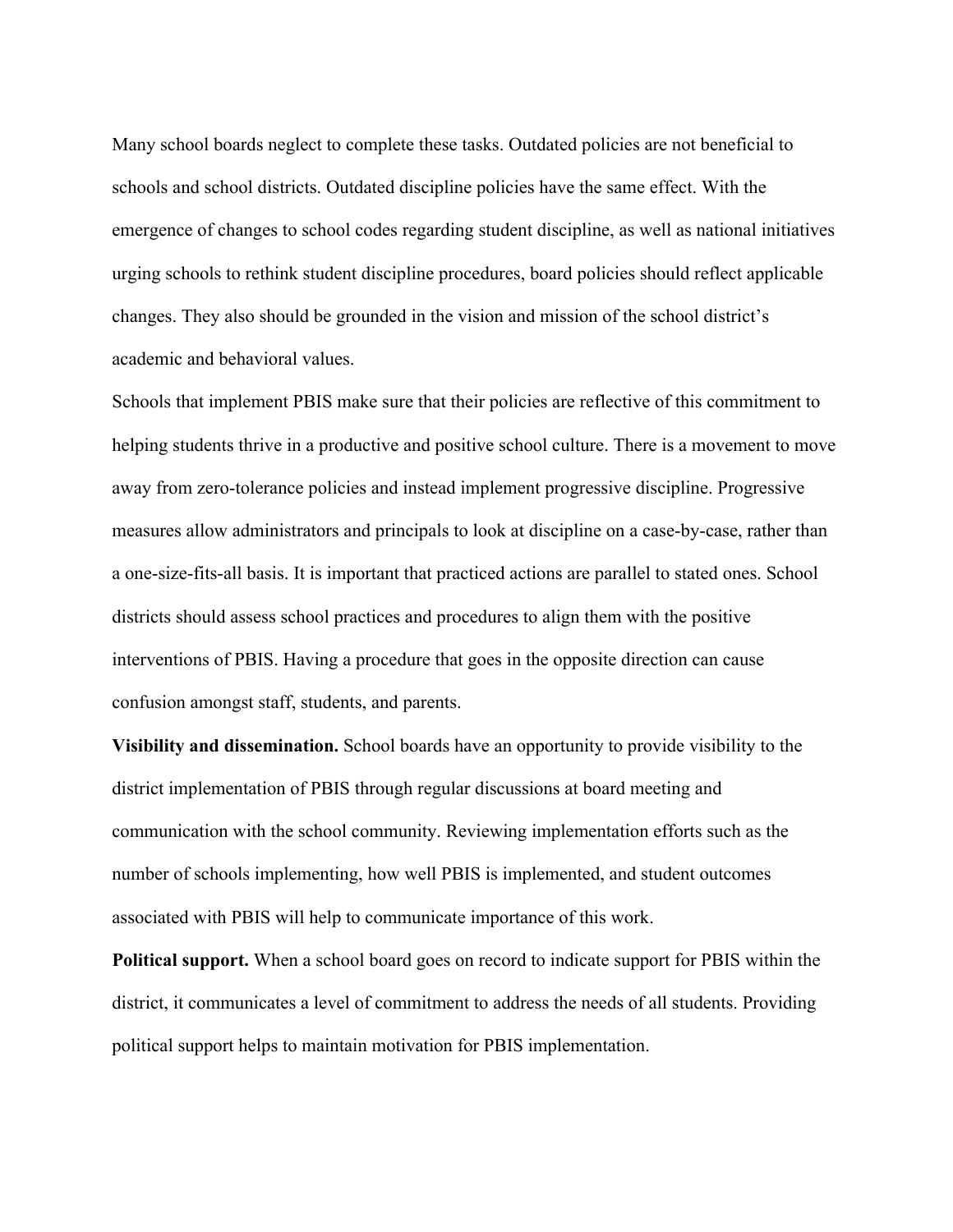# **Implementation outcomes**

Our district is making careful decisions when it comes to out-of-school suspensions and expulsions. We have embraced alternatives to out-of-school suspensions and expulsions by enrolling students in our alternative school where they receive more structured lessons on positive behavior, as well as intensive support, in-depth learning and restorative guidance. We have also used PBIS to change the culture of the language that we use concerning our children. We have chosen to refrain from using language that is punitive and judicially systemic in nature, including removing the label of calling students with repetitive behaviors "repeat offenders." Our implementation of PBIS has brought about several positive student outcomes. Since our district's implementation of PBIS in 2012-13, we have seen a 53 percent reduction in office referrals. A reduction in referrals equals an increase in instructional time, as well as a decrease in administrative time spent processing and investigating referrals. We have also celebrated a 39 percent reduction in out-of-school suspensions. This reduction led to 14,532 hours of regained instructional time. These results mean that our schools are safer, our students are in school, and they are learning.

With a decrease in out-of-school suspensions, we are seeing more students in school and higher average daily attendance (ADA). Schools receive state funds based on their ADA, so in general, the more days that students attend schools, the more money schools can potentially acquire to invest in students. Illinois School Code specifically states that out-of-school suspension days do not count as attendance days for students and do not qualify for ADA funds. When our district increased instructional time by 14,532 hours, this was the equivalent of 2,422 days of instruction gained, which lends to an increase in ADA funds.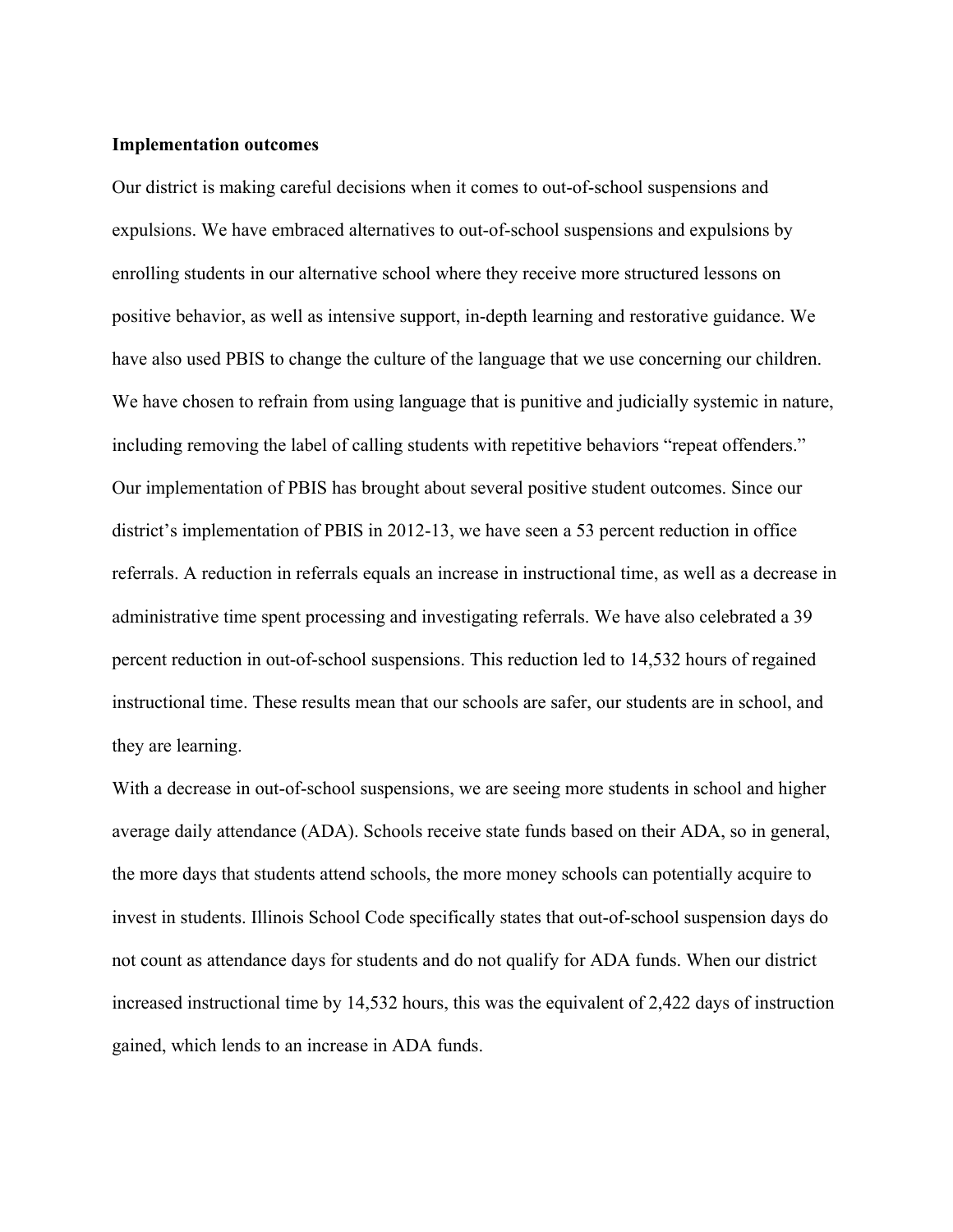In a day and age of school funding issues, school climate concerns, academic assessment changes, and issues with disproportionality, school boards are challenged more than ever to make sound decisions that produce success for their districts. The board member watching from afar on the balcony must now have a telescope, microscope, and a stethoscope with a 20-foot cord. States are holding board members accountable through the implementation of laws, as well as requirements of trainings. An effective board member is well-informed and familiar with the issues facing the district. Students and staff are counting on us to make solid decisions concerning policies and practices.

School boards that are committed to focusing on prevention should define their role in the processes. They can consider how to ensure all students and staff are prepared to implement PBIS with success. These efforts include providing guidance on funding streams for PBIS, such as the internal and external resources described above. They also can ensure school goals and accomplishments are visible to the community by sharing success stories and next steps. Further, they can gather the political will of their community to ensure that PBIS becomes part of business as usual. Finally, they can support the development of policies to ensure these changes are institutionalized for everyone.

Ultimately, many boards make decisions based on funding availability and budgets, which is an act of responsibility. As the school board president, I have a saying in my district, "If we are going to spend money, we are going to spend money on the best academic opportunities for our students." PBIS helps to improve academics and so much more. I have heard some districts say that they can't afford to implement programs like PBIS. I say that they can't afford *not* to.